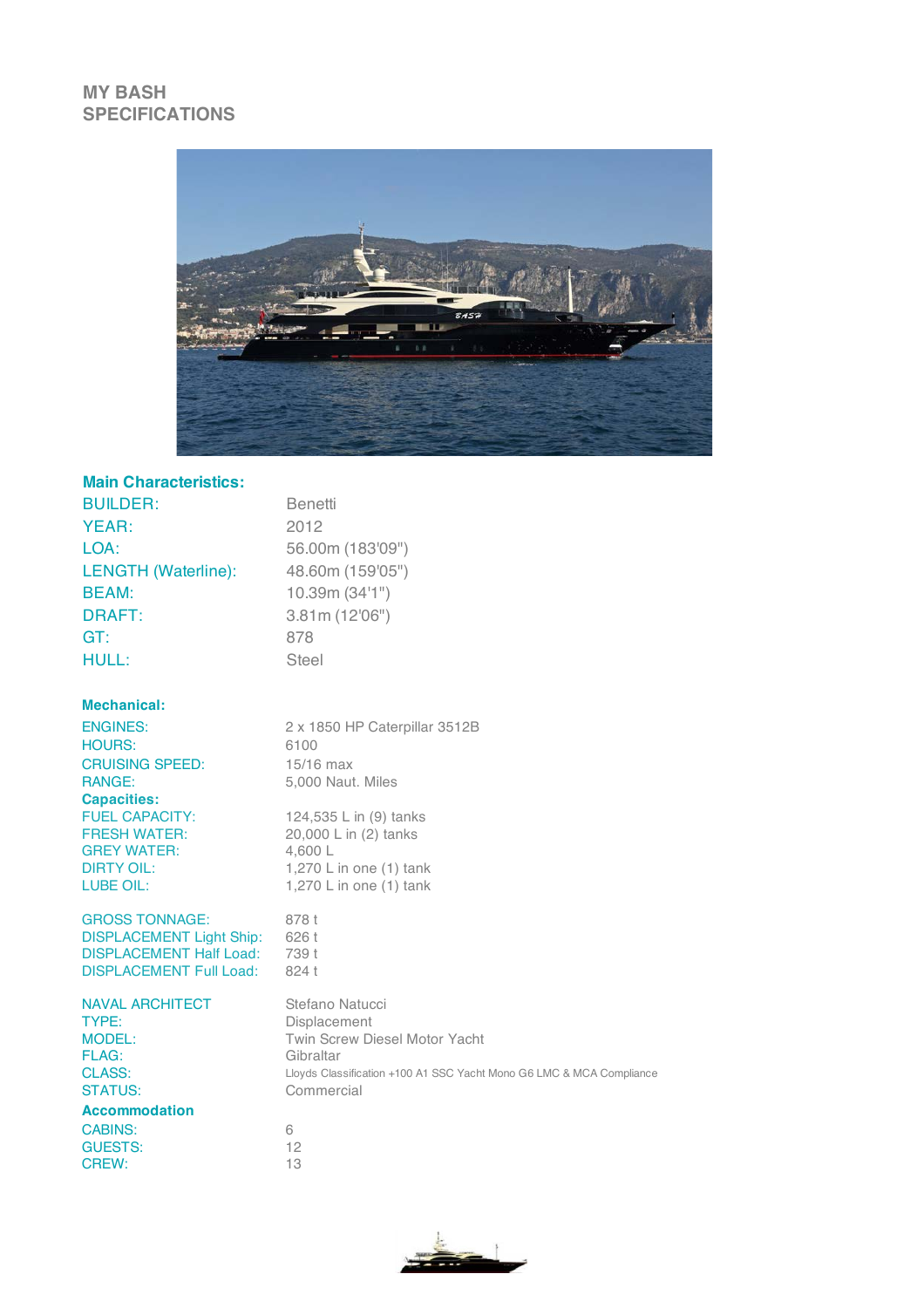| <b>Additional Specifications:</b> |                                                                                                          |
|-----------------------------------|----------------------------------------------------------------------------------------------------------|
| <b>HULL:</b>                      | AH 36 High Strength Steel                                                                                |
|                                   | Stainless Steel - 316L for details and penetrations                                                      |
| <b>SUPERSTRUCTURE:</b>            | Aluminum Alloy AA5083 H321 plates and 6082 T6 alloys for stiffeners                                      |
|                                   | PROPULSION AND ENGINES: 2 x CAT 3512B Diesel engines rated at 1,380kW @ 1600 rpm each with Reintjes      |
|                                   | Gearboxes.                                                                                               |
|                                   | SHAFT LINES IN C45 STEEL: 2 x Five Bladed Fixed Propellers in Nickel-Aluminum-Bronze statically balanced |
|                                   | and finished to ISO S Class                                                                              |
| <b>ENGINE SERIAL NUMBERS:</b>     | S2J00503-Port                                                                                            |
|                                   | S2J00504-Stbd                                                                                            |
| <b>MAXIMUM SPEED:</b>             | 16 knots                                                                                                 |
| <b>CRUISING SPEED:</b>            | 15 knots                                                                                                 |
| <b>ECONOMICL SPEED:</b>           | 12 knots                                                                                                 |
| <b>RANGE IN Nm:</b>               | 5.000 nm @ 12 knots @ half load displacement                                                             |
|                                   | 3,800 nm @ 15 knots @ half load displacement                                                             |
| <b>GEARBOXES:</b>                 | Reinties WAF743L with Ratio 39521                                                                        |
|                                   | Serial Nos: 71902-Port                                                                                   |
|                                   | 71901-Stbd                                                                                               |
| <b>BOW THRUSTER</b>               | Electric Bow Thruster with a power of 160 kW                                                             |
| <b>GENERATORS:</b>                | 1 x Northern Lights 200 kW 380V/ 50Hz in sound shield                                                    |
|                                   | Serial No. 1274-44895                                                                                    |
|                                   | 1 x Northern Lights 200 kW 380V/ 50Hz in sound shield                                                    |
|                                   | Serial No. 1274-44894                                                                                    |
|                                   | Emergency Generator 1 x Northern Lights 100 kW 380V/ 50Hz in sound shield                                |
|                                   | Serial No. MX-127811-1108                                                                                |
| <b>STABILISERS:</b>               | Quantum Zero Speed Stabilisers                                                                           |
|                                   | 2 Fins (non-retractable)                                                                                 |
| <b>ELECTRICAL:</b>                | Main power system is 380 VAC 50Hz, 3 ph for main equipment and 220 VAC                                   |
|                                   | 50Hz, 1 ph for small users                                                                               |
|                                   | 2 x Atlas Shore Power Frequency Inverter of 100 kVA each                                                 |
|                                   | 2 x 380V / 50Hz shore power connection fitted in tender garage c/w Glendining                            |
|                                   |                                                                                                          |
|                                   | Vessel can receive voltage range between 190/380V and 415V at electrical                                 |
|                                   | frequency of 50/60 Hz                                                                                    |
| <b>SEWAGE TREATMENT:</b>          | Hamann System fitted                                                                                     |
|                                   | Jets Vacum Toilet system                                                                                 |
| <b>WATERMAKERS:</b>               | 2 x Idromar, Watermakers / 6 membranes                                                                   |
|                                   | (Capacity 560 L / hr)                                                                                    |
| <b>FUEL SYSTEM:</b>               | Main Engine Fuel System fitted with Racor Fuel Filters                                                   |
|                                   | Generators fitted with Racor fuel filters                                                                |
|                                   | Fuel Transfer is made through Fuel pumps and fuel purified by the Alfa laval                             |
| AIR CONDITIONING:                 | System installed by Condaria run from E/R compressors and feeding localized                              |
|                                   | water cooled fancoils in each accommodation compartment                                                  |
| <b>REFRIDGERATION:</b>            | Walk in refrigerator maintaining 0 Degrees located on the tank deck                                      |
|                                   | Walk in freezer maintaining -25 Degrees located on the tank deck                                         |

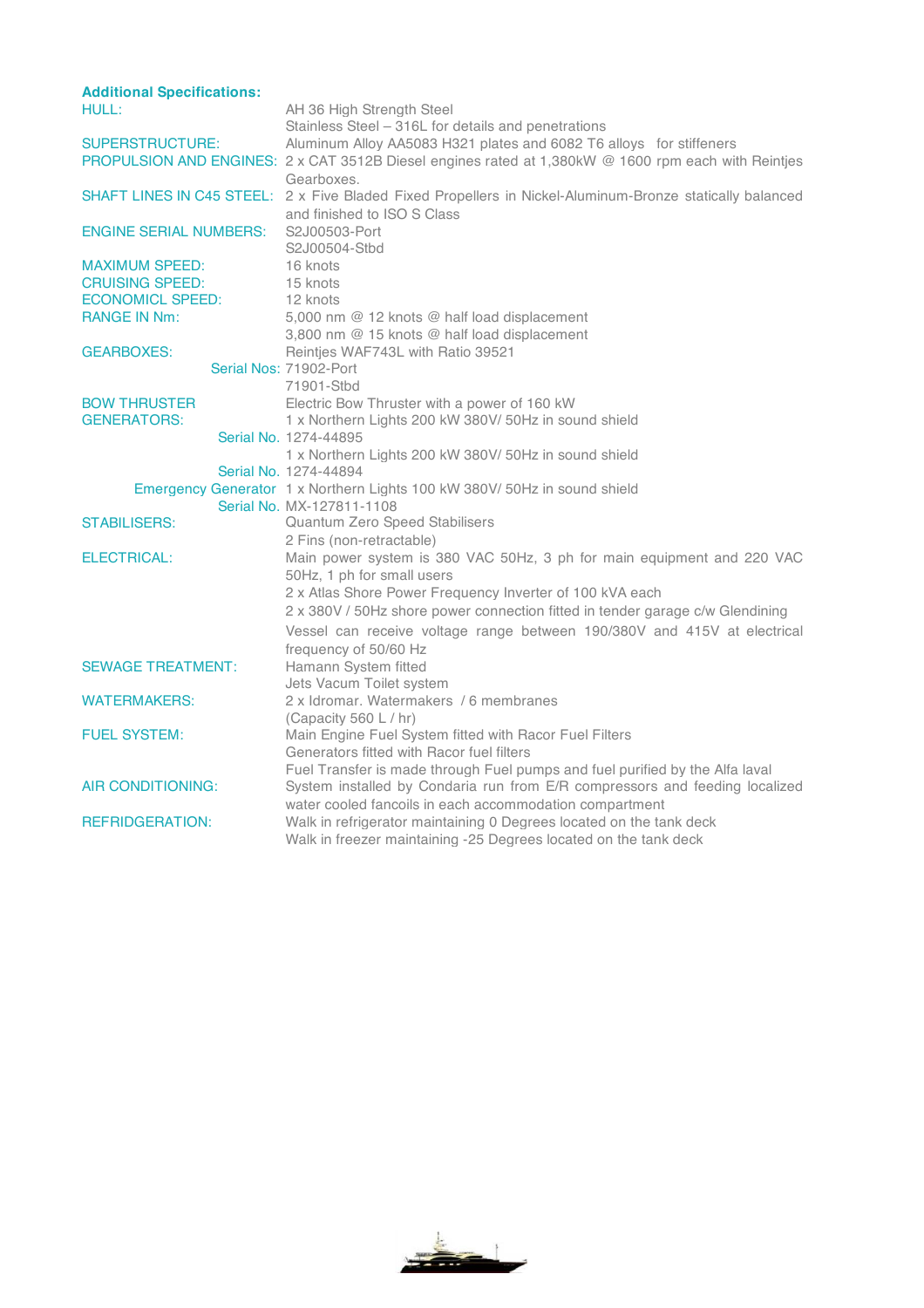| <b>Navigation and Communications</b> |                                                                                    |  |
|--------------------------------------|------------------------------------------------------------------------------------|--|
| <b>ELECTRONIC CHARTS:</b>            | Transas                                                                            |  |
| <b>MAGNETIC COMPASS:</b>             | Northop Gunman                                                                     |  |
| <b>GYRO COMPASS:</b>                 | Sperry Marine Navigat MK1                                                          |  |
| <b>AUTO PILOT:</b>                   | Sperry Marine Navipilot 4000                                                       |  |
| <b>ECHO SOUNDER:</b>                 | Furuno Fe-700                                                                      |  |
| RADARS:                              | 1 x X Band Furuno                                                                  |  |
|                                      | 1 x S Band Furuno                                                                  |  |
| DGPS:                                | 2 x Furuno GP150                                                                   |  |
| NAVTEX:                              | 1 x Furuno NX700                                                                   |  |
| METEOROLOGICAL:                      | 1 x B&G H300                                                                       |  |
| AIS:                                 | 1 x Furuno universal FA150                                                         |  |
| <b>SATELLITE COMMS:</b>              | 1 x Nera Fleet 77                                                                  |  |
|                                      | 1 x VSAT 6006 Wavecall                                                             |  |
|                                      | 1 x Inmarsat C                                                                     |  |
| VHF:                                 | 2 x SAILOR                                                                         |  |
| $MF / HF$ :                          | 1 x Sailor CU5100                                                                  |  |
| UHF:                                 | 16 x ICOM Handhelds                                                                |  |
| GSM:                                 | Voice                                                                              |  |
| <b>CCTV SYSTEM:</b>                  | 1 x Colour CCTV System with monitors in wheelhouse and crew mess. Camera's         |  |
|                                      | located in Engine Room, side decks, aft deck and mast head                         |  |
|                                      | ANCHOR AND MOORING SYSTEM: 2 x OPEM Anchor Winches with 4kw                        |  |
|                                      | 2 x Galvanised Steel Anchors                                                       |  |
|                                      | 2 x Chains : 165m. 20.5mm high tensile steel                                       |  |
|                                      | 2 x Aft Mooring Capstans                                                           |  |
|                                      | <b>Mooring Lines</b>                                                               |  |
| <b>BOARDING ARRANGEMENTS:</b>        | 1 x Multi Rotation stern passarelle                                                |  |
|                                      | 1 x hydraulic side boarding passarelle                                             |  |
|                                      | 1 x Marquipt Sea Stairs                                                            |  |
|                                      | 1 x Opening Transom Door and Bathing Platform c/w swim ladder                      |  |
|                                      | Guest access via Main Deck Aft Opening doors, or via Starboard side deck doors     |  |
|                                      | opening to the Midships atrium                                                     |  |
| <b>Safety Equipment</b>              |                                                                                    |  |
|                                      | Lloyds Class Approved Fixed Fire Fighting System                                   |  |
|                                      | Safety System MCA LY2 Compliant                                                    |  |
|                                      | 2 x Fire Suit & 2 x Breathing Apparatus                                            |  |
|                                      | 1 x 406MHz EPIRB's                                                                 |  |
|                                      | 2 x Sailor SART                                                                    |  |
|                                      | 4 x SOLAS 16 man Life rafts located on the sundeck with SOLAS A Packs              |  |
|                                      | Lifejackets 30                                                                     |  |
|                                      | 4 x Line Throwing Device                                                           |  |
|                                      | 8 x Life rings                                                                     |  |
|                                      | 28 x Thermal Protective Aids                                                       |  |
|                                      | 32 x Life Jackets                                                                  |  |
|                                      | 1 x Narwhale Rescue Tender on the foredeck with Class approved crane               |  |
| <b>Office Equipment</b>              |                                                                                    |  |
|                                      |                                                                                    |  |
|                                      | The vessel is fitted with an onboard network, LAN sockets and WIFI antennas        |  |
|                                      | allow for guest and crew connection throughout the vessel.                         |  |
|                                      | High quality network printer, scanner and fax facilities provide the latest office |  |
|                                      | based facilities for the guests and vessel.                                        |  |

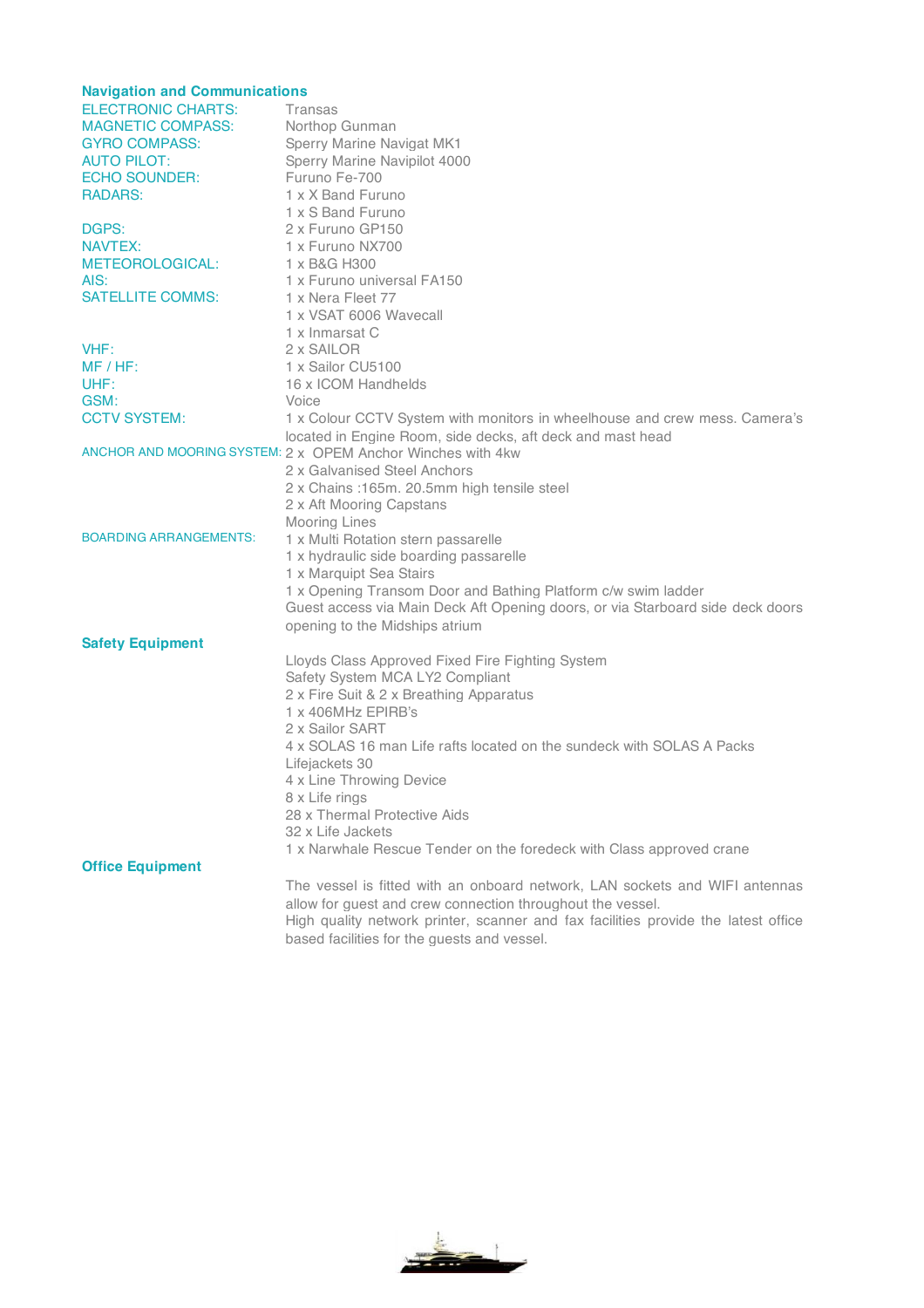## **Tenders & Toys**

Novurania Rigid Inflatable (14 Person)- manufactured in 2010 and fitted with one Volvo inboard engine with stern drive JET SKIS x 4 1 x Seadoo GTX260 (Suspension)

2 x Seadoo Sparks 1 x Yamaha Stand Up Jet Ski SEABOBS X 3 3 x F5 Seabobs FLYBOARD X 1 INFLATABLES 1 x 9m Slide from Sundeck 1 x Swimming Pool and Jelly Fish Net 1 x 16ft Trampoline with Slide etc 1 x Jet Ski Pods (4 berth) 1 x 4 Person Sofa 1 x 3 Person Wing 2 x 1 Person Ring/Donut 1 x 3 Person Hot Dog/Banana SKIS 2 x Wakeboards 2 x Water Skis PADDLEBOARDS 2 x Paddleboards (10'10") BIKES 2 x Folding Bikes 2 x Electric Bikes VARIOUS Snorkel Equipment Fishing Equipment Diving Compressor Tenders and toys are stored in the vessels aft garage.

**Accomodation:**

12 Guests in 6 Staterooms

- 1 x Superking Master- Main Deck
- 1 x Double VIP- Upper Deck
- 2 x Double- Lower Deck
- 2 x Twin plus Pullman- Lower Deck
- 13 Crew in 7 Cabins

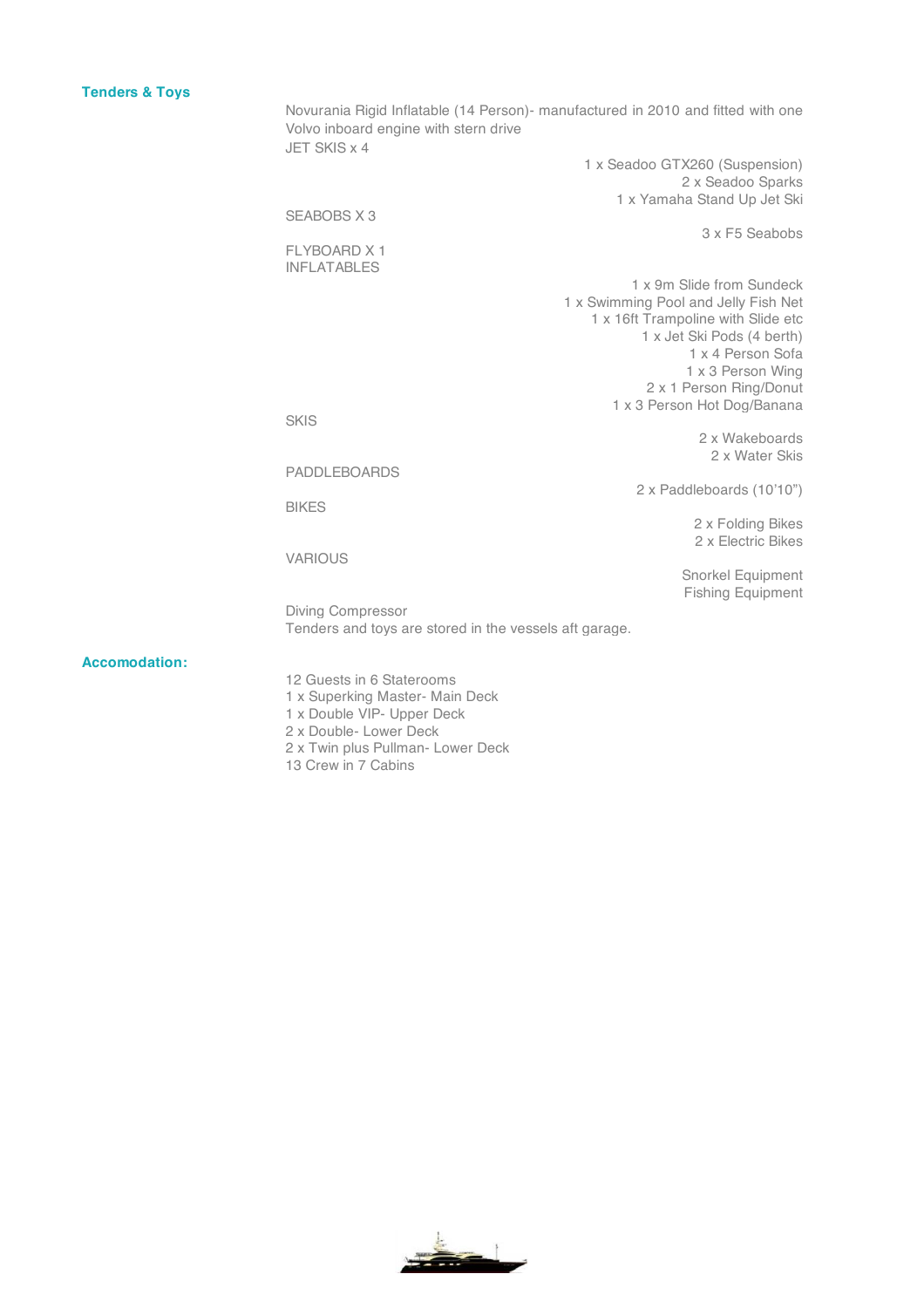| <b>Audio Visual Equipment</b>                  |                                                                                                                                                                                                                                                                                                                                       |
|------------------------------------------------|---------------------------------------------------------------------------------------------------------------------------------------------------------------------------------------------------------------------------------------------------------------------------------------------------------------------------------------|
|                                                | A BEST / HERMES state of the art fully integrated entertainment system is<br>installed aboard "BASH" allowing music and movies on demand in all locations of<br>the vessel, data stored in a centralized rack and storage system and controlled<br>by the user with IPad's. Air play stations in each stateroom and saloons for music |
|                                                | by wireless from itunes<br>The Satellite system runs via 2 x SeaTel 6003 satellite antennas designed to<br>track independently, or simultaneously to allow seamless transfer of signal to<br>avoid blind spots.                                                                                                                       |
| Main Salon:                                    | 1 x 42" LCD Screen<br>1 x Hermes VOD, DVD, CD Player<br>1 x Sky Receiver                                                                                                                                                                                                                                                              |
| Skylounge:                                     | 1 x Sharp 42" LCD Screen<br>1 x Hermes VOD, DVD, CD Player<br>1 x Sky Receiver                                                                                                                                                                                                                                                        |
| <b>Owners Stateroom:</b>                       | 1 x Sharp 50" LCD Screen<br>1 x Hermes VOD, DVD, CD Player<br>3 x Sky Receivers<br>1 x Samsung 19" LCD in Onwers Office<br>1 x Sharp LCD in Onwers private observation salon<br>1 x LCD in Owners Bathroom                                                                                                                            |
| <b>VIP Stateroom:</b>                          | 1 x 32" LCD Screen<br>1 x Hermes VOD, DVD, CD Player<br>1 x Sky Receiver<br>1 x LCD in Bathroom                                                                                                                                                                                                                                       |
| Lower Deck Guest Staterooms 1 x 32" LCD Screen |                                                                                                                                                                                                                                                                                                                                       |
|                                                |                                                                                                                                                                                                                                                                                                                                       |
| (in each Stateroom):                           | 1 x Hermes VOD, DVD, CD Player                                                                                                                                                                                                                                                                                                        |
|                                                | 1 x Sky Receiver                                                                                                                                                                                                                                                                                                                      |
|                                                | 1 x LCD in Bathroom                                                                                                                                                                                                                                                                                                                   |
| Sun Deck:                                      | 1 x 42" LCD Screen mounted on a waterproof lift in the Bar                                                                                                                                                                                                                                                                            |
|                                                | 1 x Hermes VOD, DVD, CD Player                                                                                                                                                                                                                                                                                                        |
|                                                |                                                                                                                                                                                                                                                                                                                                       |
|                                                | 1 x Sky Receiver                                                                                                                                                                                                                                                                                                                      |
|                                                | 1 x 230cm roll down Movie Screen recessed into the Mast with Movie Projector                                                                                                                                                                                                                                                          |
| <b>Domestic Equipment</b>                      |                                                                                                                                                                                                                                                                                                                                       |
|                                                | 1 x Walk in Freezer                                                                                                                                                                                                                                                                                                                   |
|                                                | 1 x Walk in refrigerator                                                                                                                                                                                                                                                                                                              |
|                                                | 1 x Desmon Fridges                                                                                                                                                                                                                                                                                                                    |
|                                                | 1 x Desmon Freezer                                                                                                                                                                                                                                                                                                                    |
|                                                | 5 x Hoshizaki Ice Maker                                                                                                                                                                                                                                                                                                               |
|                                                |                                                                                                                                                                                                                                                                                                                                       |
|                                                | 1 x Microwave                                                                                                                                                                                                                                                                                                                         |
|                                                | 4 x Zanussi Dishwasher                                                                                                                                                                                                                                                                                                                |
|                                                | 1 x Miele Dishwasher in Crew Mess                                                                                                                                                                                                                                                                                                     |
|                                                | 1 x Convection Oven                                                                                                                                                                                                                                                                                                                   |
|                                                | 1 x Steam / Convection Oven                                                                                                                                                                                                                                                                                                           |
|                                                | Induction Hob                                                                                                                                                                                                                                                                                                                         |
|                                                | 1 x Deep Fat Fryer                                                                                                                                                                                                                                                                                                                    |
|                                                | 3 x Coffee Machine                                                                                                                                                                                                                                                                                                                    |
|                                                | 1 x Garbage Compactor                                                                                                                                                                                                                                                                                                                 |
|                                                | 3 x Professional Miele Washing Machines                                                                                                                                                                                                                                                                                               |
|                                                | 3 x Professional Miele Dryers                                                                                                                                                                                                                                                                                                         |
|                                                | <b>Roller Press</b>                                                                                                                                                                                                                                                                                                                   |
| <b>Accomodation:</b>                           |                                                                                                                                                                                                                                                                                                                                       |
|                                                | 12 Guests in 6 Staterooms                                                                                                                                                                                                                                                                                                             |
|                                                | 1 x Superking Master- Main Deck                                                                                                                                                                                                                                                                                                       |
|                                                | 1 x Double VIP- Upper Deck                                                                                                                                                                                                                                                                                                            |
|                                                |                                                                                                                                                                                                                                                                                                                                       |
|                                                | 2 x Double- Lower Deck                                                                                                                                                                                                                                                                                                                |
|                                                | 2 x Twin plus Pullman- Lower Deck                                                                                                                                                                                                                                                                                                     |
|                                                | 13 Crew in 7 Cabins                                                                                                                                                                                                                                                                                                                   |